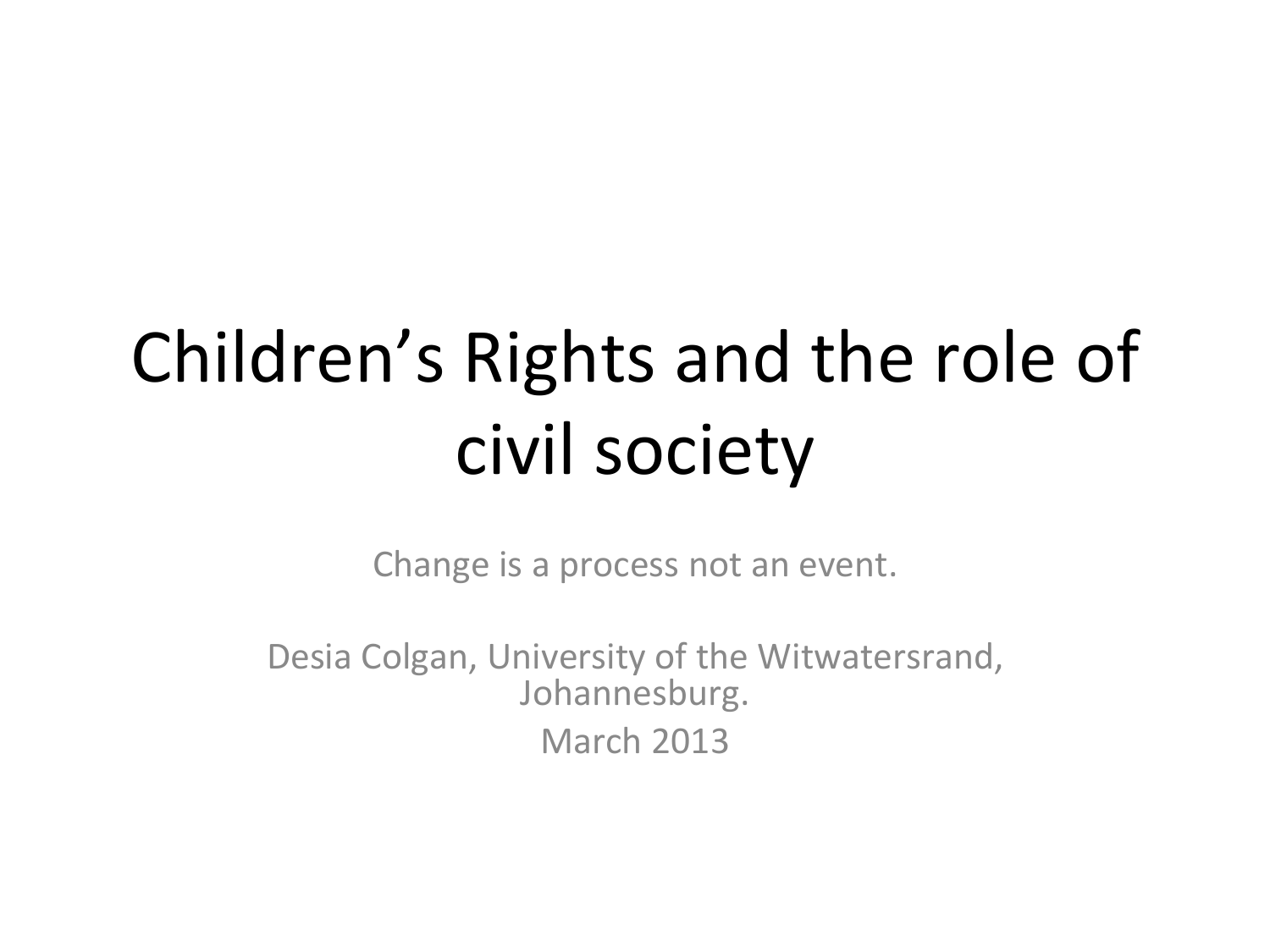## Introduction: key events on the road to change

- Years prior to South Africa's transformation, Child Rights movements existed both in and outside of the country.
- The coming together, over many years, of a network of child rights activists resulted in strong child rights approach in our law and in practice.
- Children's laws took a long time in their development but they now embody key foundational principles of the Convention on the Rights of the Child (CRC): survival, protection, development and participation of the child.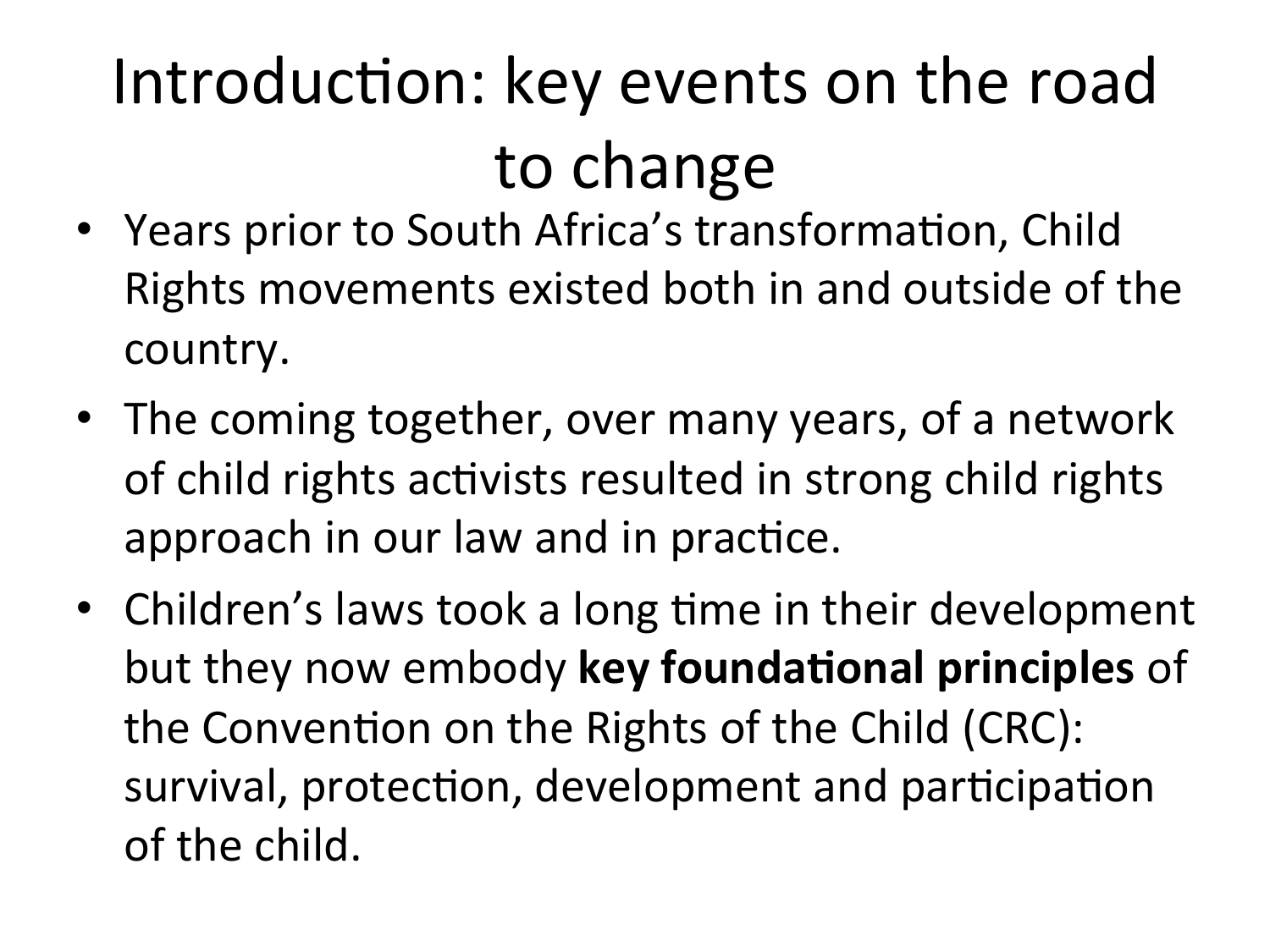### Key Events led to entrenching Children's Rights in Constitution

| Year              | <b>Key event</b>                                                                                                                                         |  |
|-------------------|----------------------------------------------------------------------------------------------------------------------------------------------------------|--|
| 1980's/90         | Strong rights movement inside and outside South Africa                                                                                                   |  |
| <b>April 1990</b> | National Committee on the Rights of the Child formed in Botswana<br>(NCRC)                                                                               |  |
| 1992              | Children's Summit held and Children's Charter adopted (Summit<br>organised by NGO Molo Songololo)                                                        |  |
| 1993              | Interim Constitution of South Africa $-$ opened the door to the protection<br>of child's rights                                                          |  |
| 1994              | President Mandela presented with outline of National Programme of<br>Action . A promise is made to prioritise children's rights at the Highest<br>Level. |  |
| 1995              | South Africa ratified the Convention on the Rights of the Child (CRC)                                                                                    |  |
| 1996              | Final Constitution of South Africa – Enshrines Children's Rights in S 28                                                                                 |  |
|                   | Cabinet approved National Programme of Action Framework                                                                                                  |  |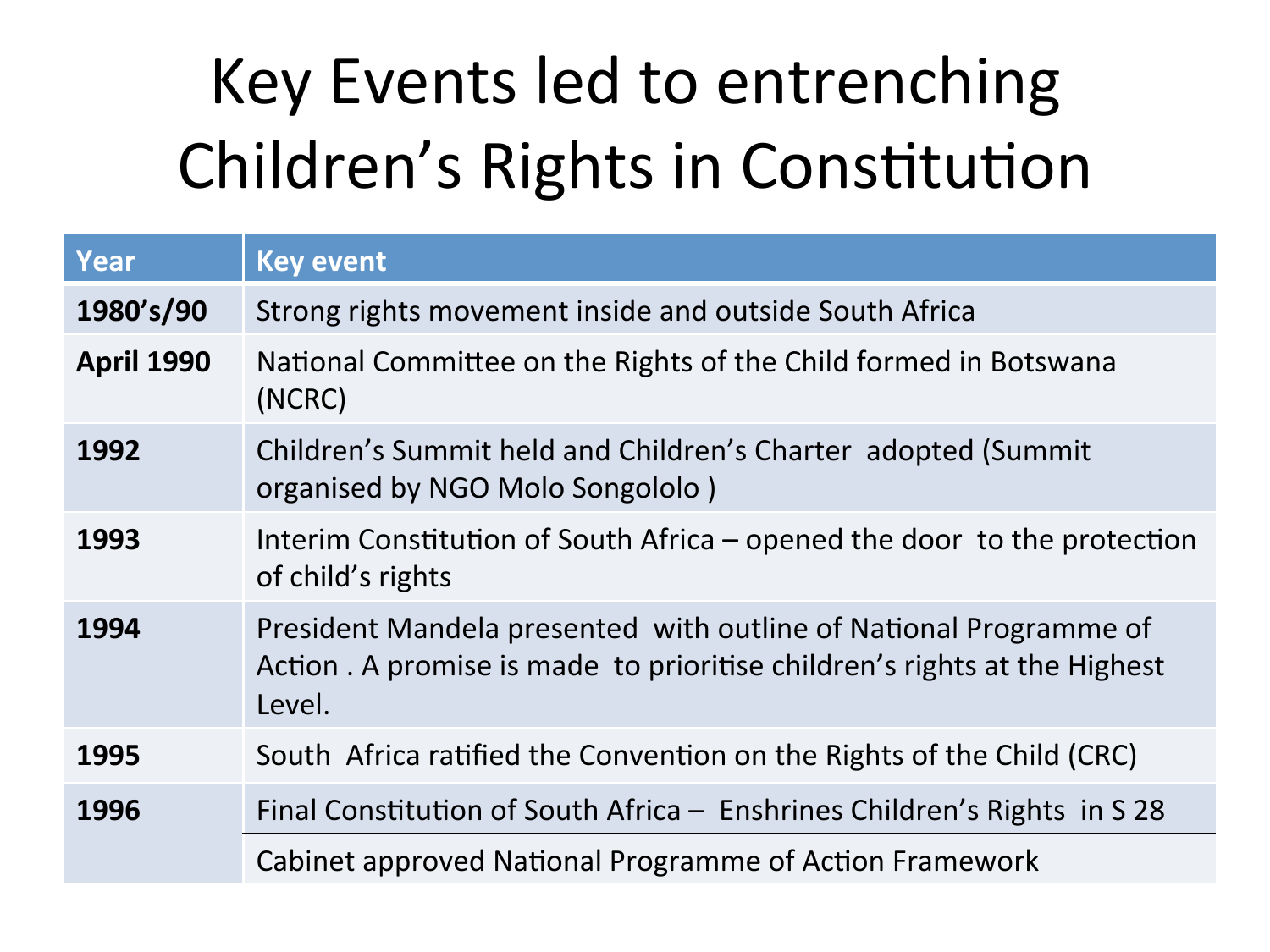### Entrenching Rights – Role played by Child's Movement in SA

- In April 1990, in Botswana, an umbrella body that consisted of more than 200 NGOs and CBOs who worked with children in South Africa was formed.
- This body was referred to as the National Committee on the Rights of the Child (NCRC)
- The NCRC was first national structure in South Africa aimed at promoting the rights of children, working in close collaboration with Unicef.
- The NCRC played a pivotal role in ensuring that children's rights were entrenched in the final Constitution 1996 of South Africa.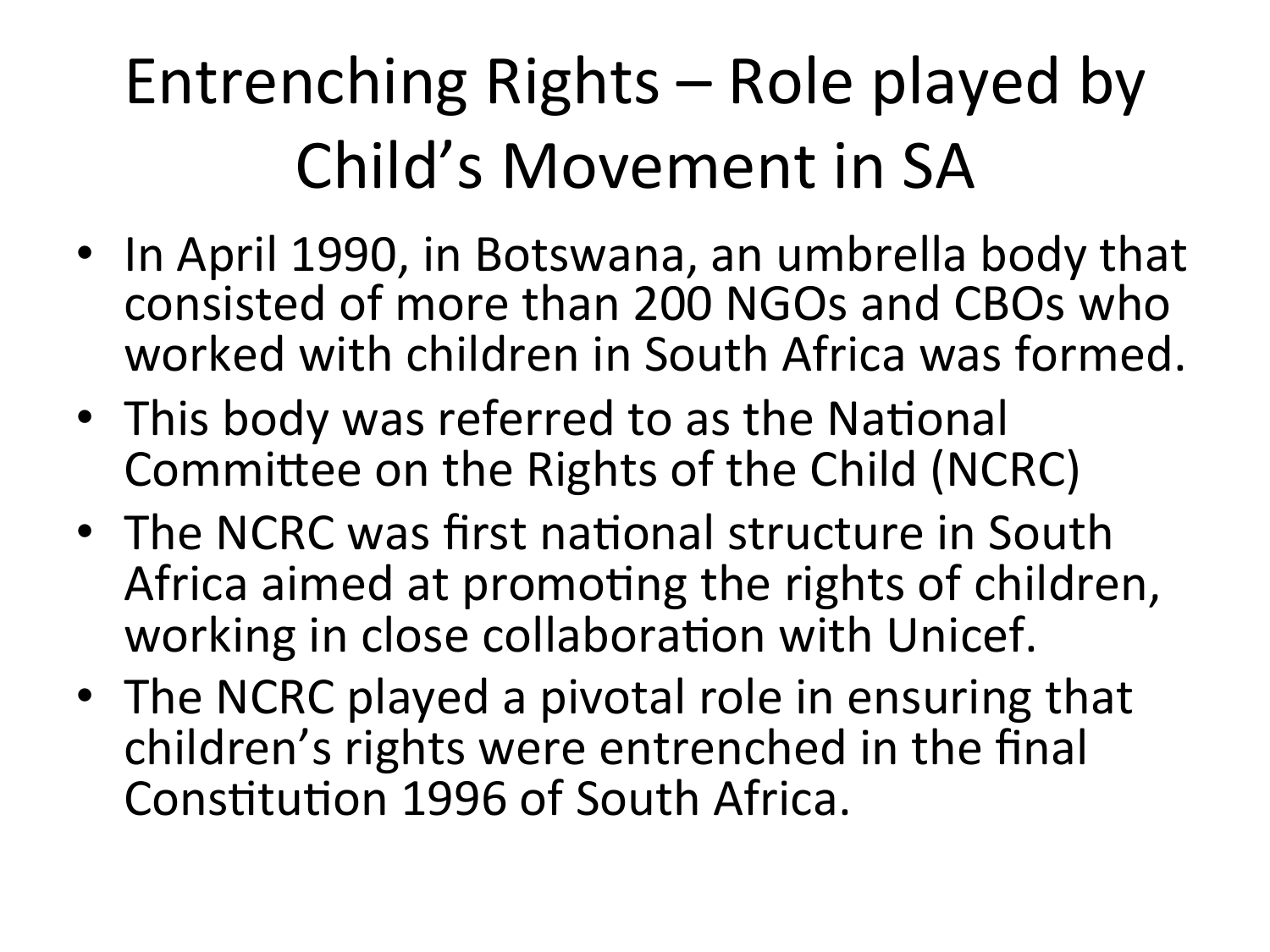### Pre-Constitutional Role of NCRC in South Africa

- With respect to the inclusion of Child Rights in the Constitution, NCRC was key in:
- $\cdot$  **addressing** major political parties in the country to ensure that children were prioritised;
- encouraging the participation of Children in a 'real' manner – giving children a voice;
- **bringing together** experts from all over the country provide input on Children's rights to for the Human Rights Committee of the Constitutuent Assembly;
- **carrying out** mandate to work on a National Programme of Action (NPA) for children in South Africa.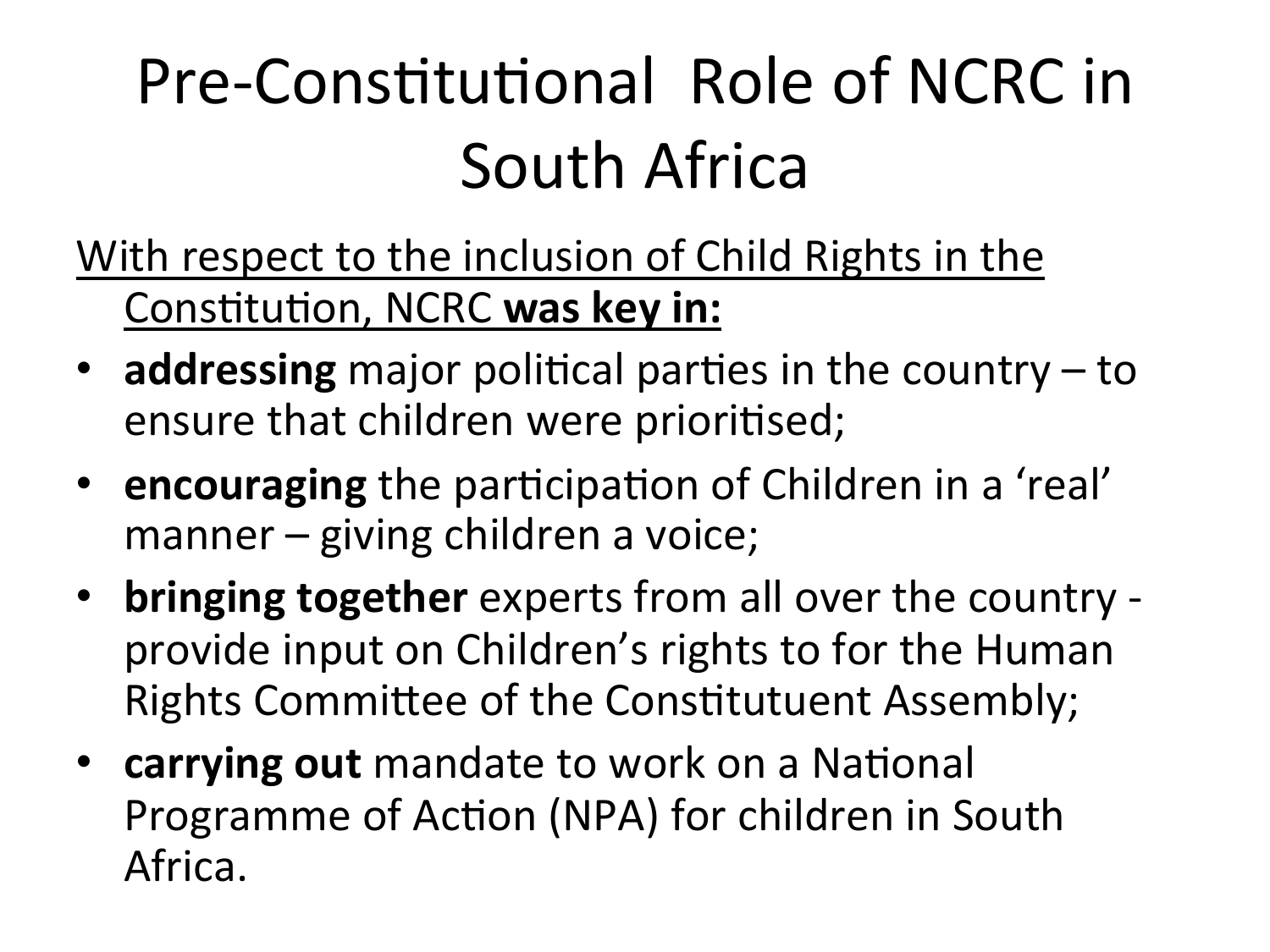# Constitutional Change

- The South African Constitution is the primary legislative framework for children's rights delivery in South Africa.
- The specific provisions in the Constitution are aligned with the CRC and these must be taken into consideration when interpreting Section 28.
- Although, children have the same rights as adults (where appropriate) there are also a number of socioeconomic rights that only apply to children:

**'S 28(1)(c) every child has the right to basic nutrition,** shelter, basic health care services and social security'.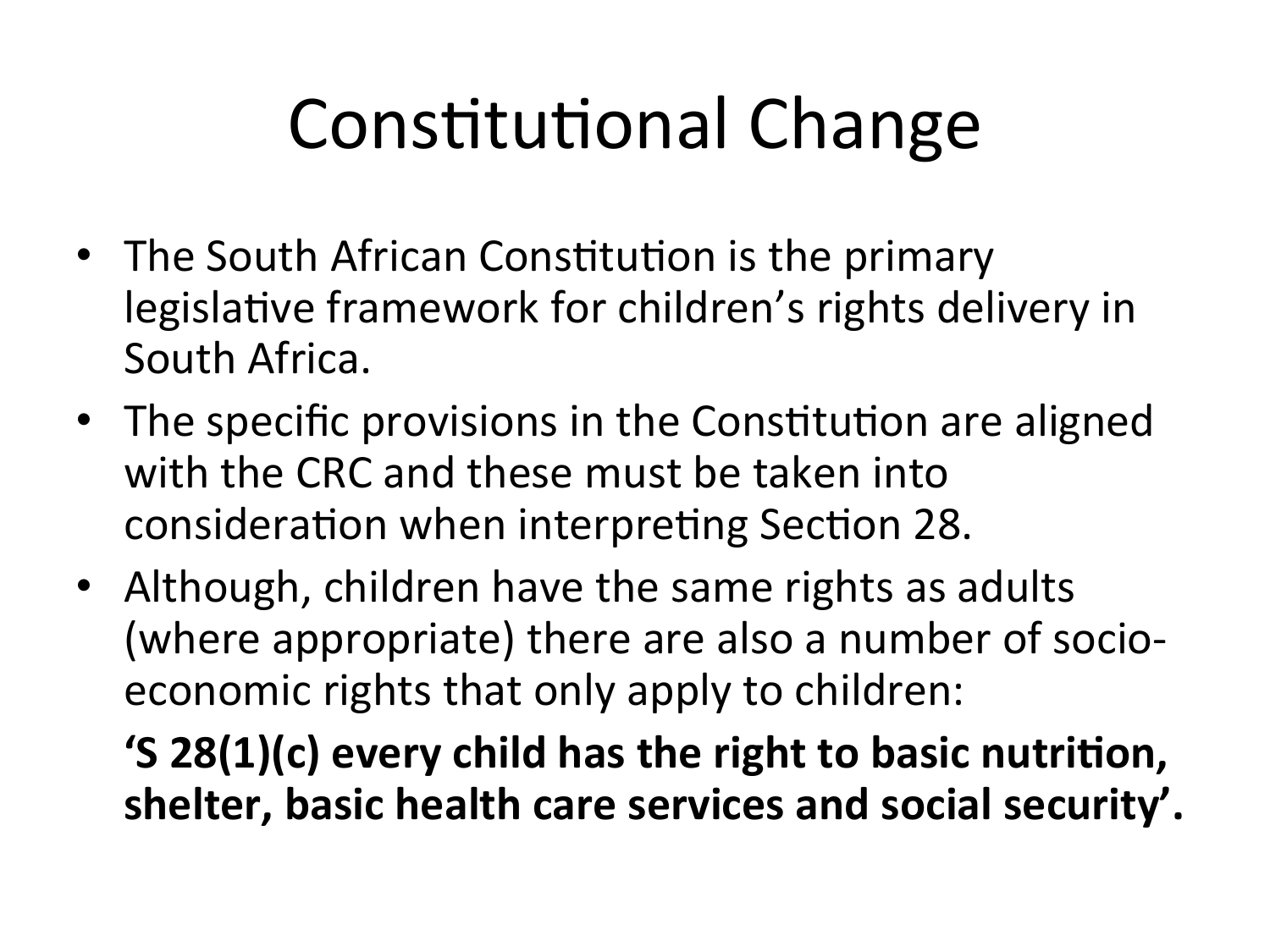## Excerpt from Section 28 of the Constitution of South Africa 1996

Children+

28(1) Every Child has the right  $-$ 

- (a) To a name and nationality from birth
- (b) to family care or parental care, or to appropriate alternative care when removed from the family environment;
- (c) To basic nutrition, shelter, basic health care services and social services;
- (d) To be protected from maltreatment, neglect, abuse or degradation;
- (e) To be protected from exploitative labour practices;
- (f) Not to be required or permitted to perform work or provide services that  $-$  (i) are inappropriate for a person of that child's age; or (ii) place at risk the child's well-being...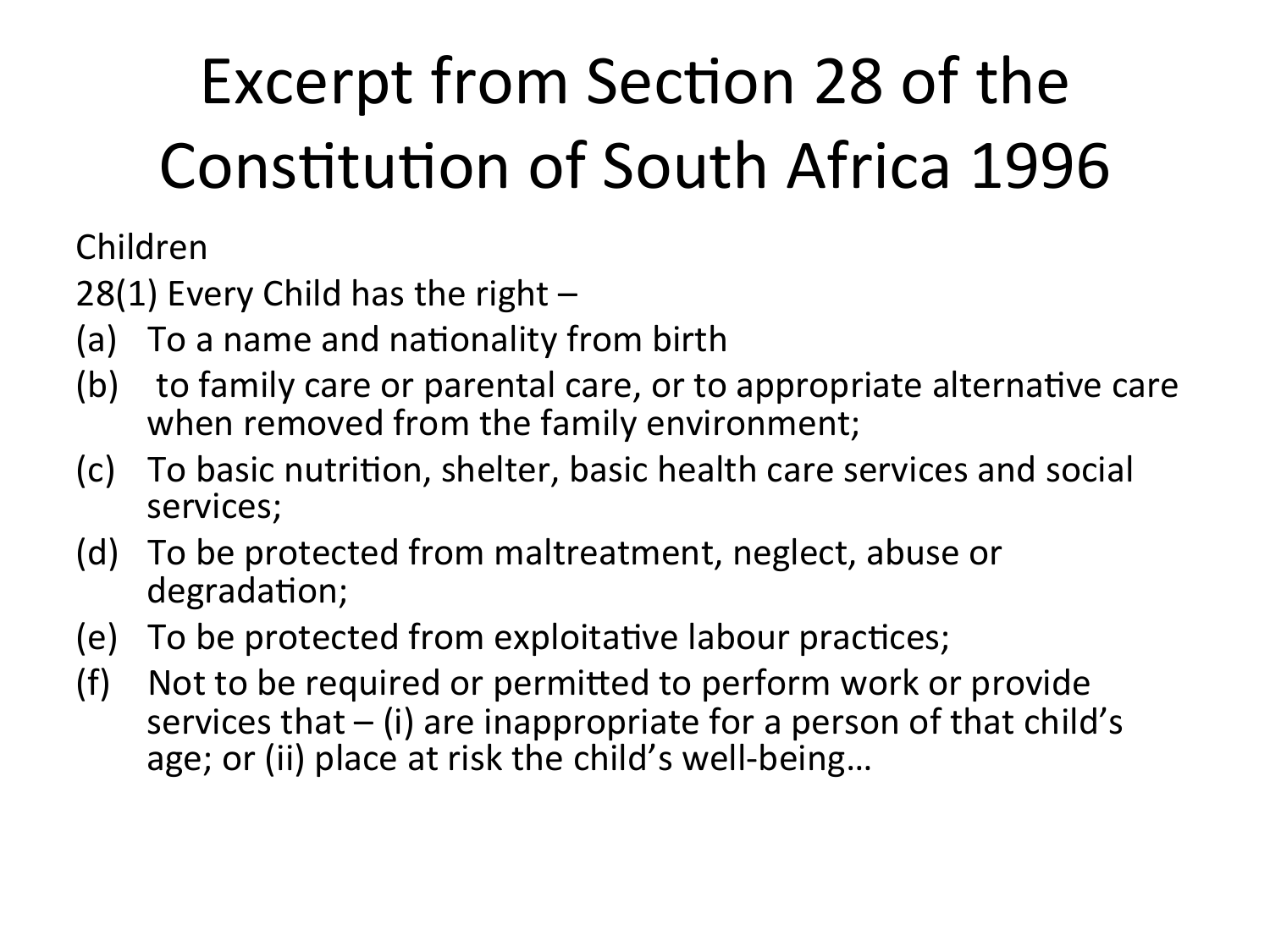### Constitutional and International Obligations

- In order to give effect and fall within the duties imposed by the international obligations of the CRC, the ACRWC and section 28 of the Constitution the country must pass additional legislation.
- Previous child laws in South Africa did not reflect a child's rights perspective and did not consider the equality of all children, particularly with respect to welfare/social security. It was therefore time to review.
- From 1998 -1999 the South African Law Reform Commission commenced with a comprehensive review of children's law.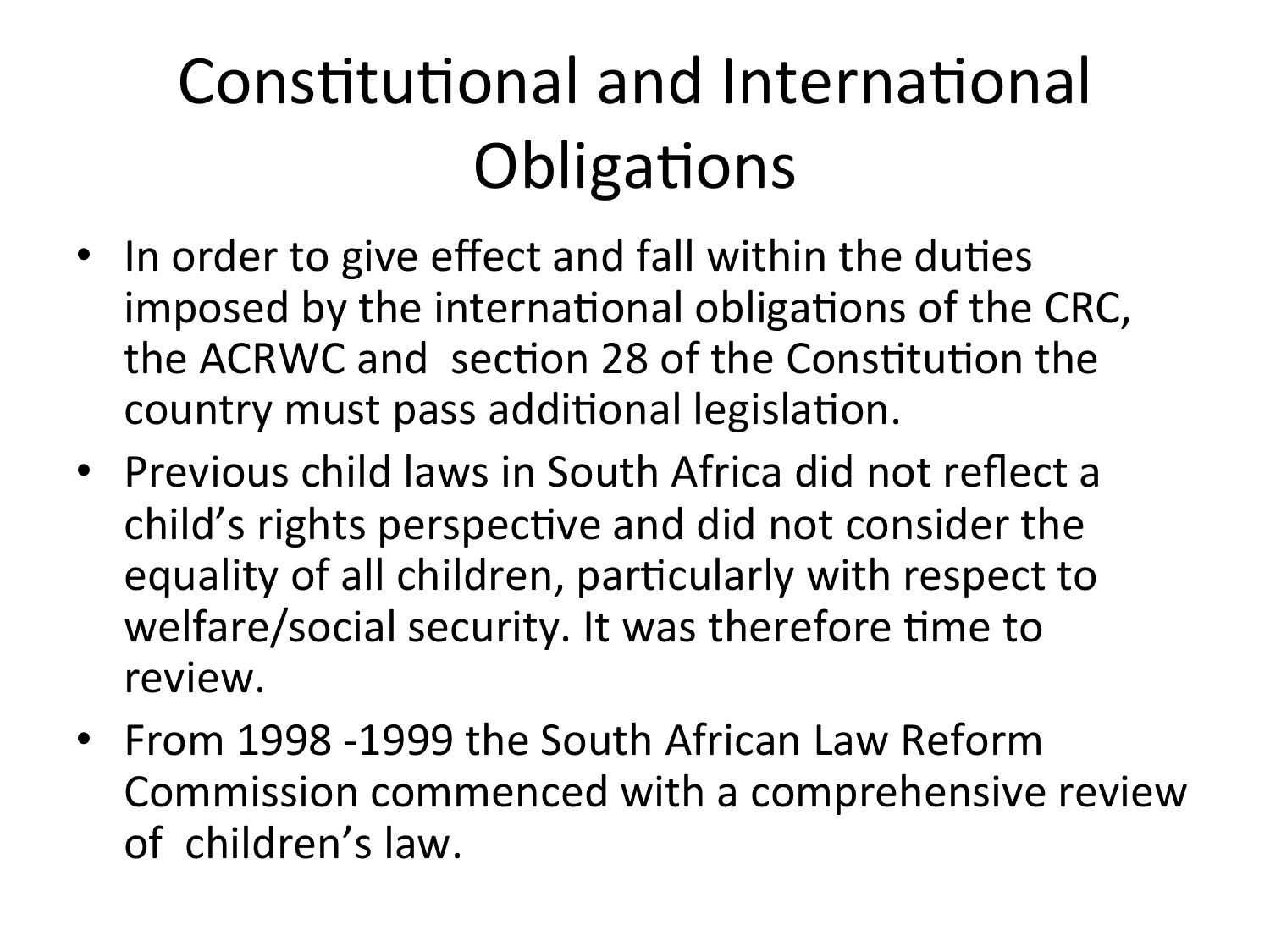#### Policy Development Process

| Year              | <b>Responsible Body</b>                  | <b>Role/Task</b>                                                                         |
|-------------------|------------------------------------------|------------------------------------------------------------------------------------------|
| 1997 - 1999       | South African Law<br>Reform<br>Committee | Review of Children's Law – to develop a<br>new comprehensive state for children          |
|                   | <b>SALRC</b>                             | Research, consultation and development of<br>the Bill                                    |
| 2002              | <b>SALRC</b>                             | Released Draft Bill with 26 Chts covering<br>wide range of issues                        |
|                   | <b>Civil Society</b>                     | <b>Accept New Bill</b>                                                                   |
| <b>March 2003</b> | <b>Civil Society</b>                     | Children's Bill Working Group (Funded)                                                   |
| August 2003       | Department & Cabinet                     | Revised and diluted version of Draft<br>Children's Bill published for comment            |
| <b>Oct 2003</b>   | Parliament                               | Tabled a split Bill – without considering<br>civil society comments                      |
| <b>July 2004</b>  | Parliament                               | Debate delayed to after elections as a result<br>of active lohbying by The Working Group |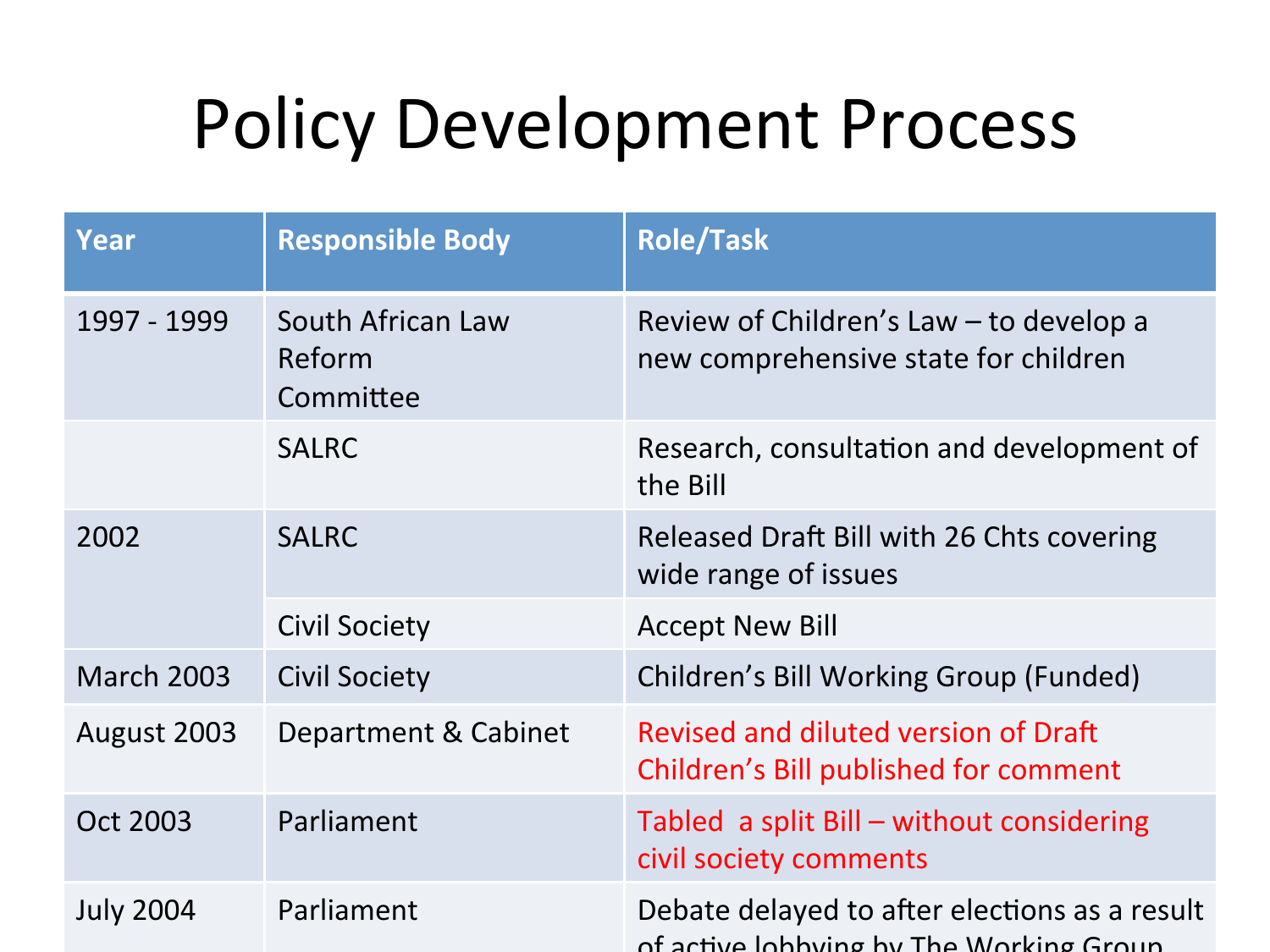# Civil Society Participation

- During the final stages of the Children's Bill, the executive failed to engage with the concerns raised by civil society.
- Not engaging at this stage lengthened the parliamentary process because of the complex debates raised by civil society.
- After public hearings, study tours, departmental briefings gaps in coordination and service delivery were revealed.
- Finally in 2005 the Children's Act passed into law and in 2007 the Children's Amendment Act followed.
- The Children's Act, as amended, is a significant achievement in law reform. Taking SA into a new era of child-care and protection.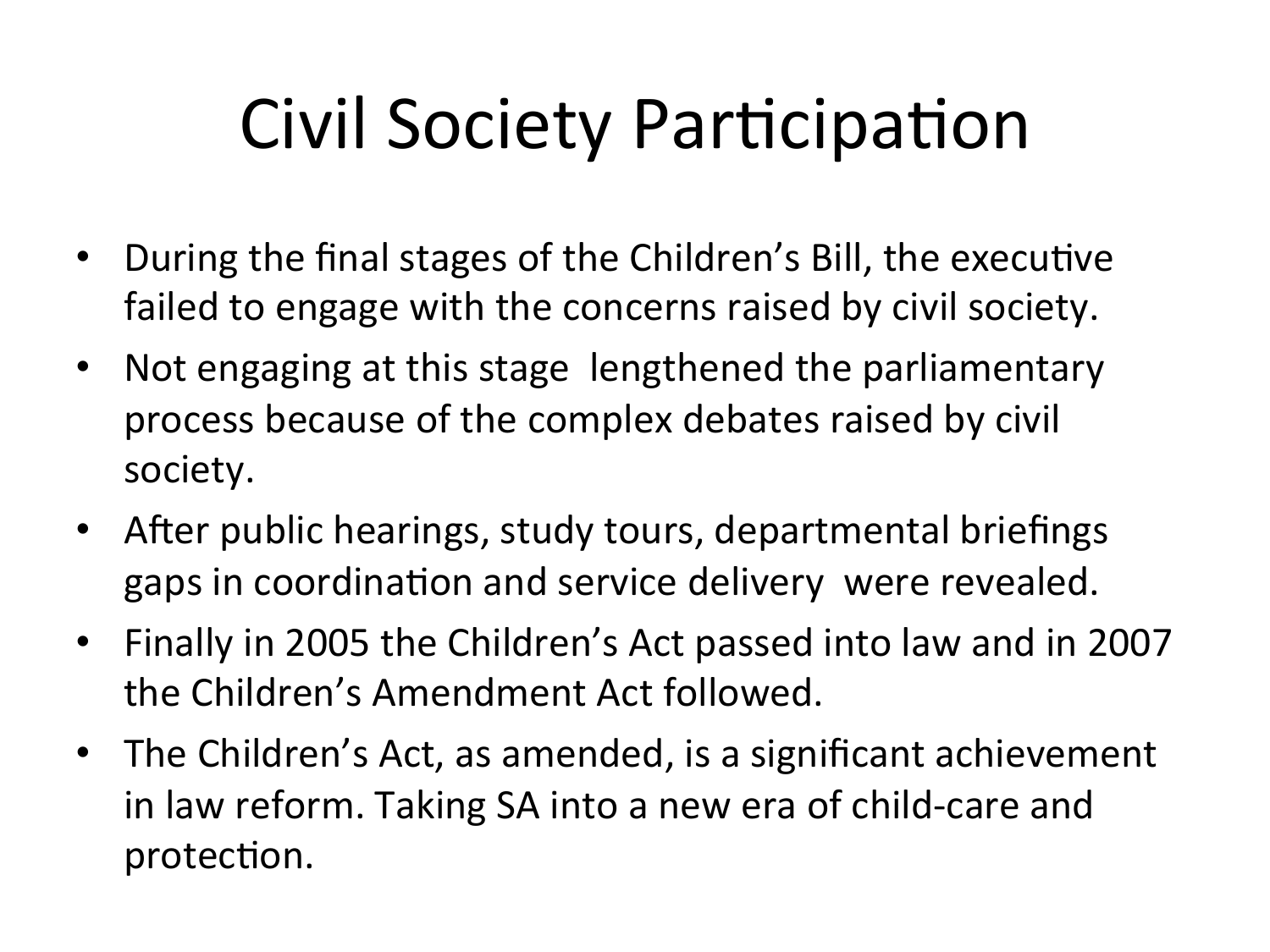#### Lessons learned

- The process leading up to development of the Children's Act highlights the concerted action taken by civil society to influence policy-making.
- Realisation that Complex issues/challenges such as these cannot be solved by one sector alone. There is a need for a  $collaborative, integrated, multi-actor approach – involving$ both government and civil society - where resources are shared and all actors work to achieve a common interest/ goal.++++
- Methodology used was built around research, consultation and dialogue with organisations on the ground.
- There is a strong move toward using an evidence based approach to influence policy making and implementation.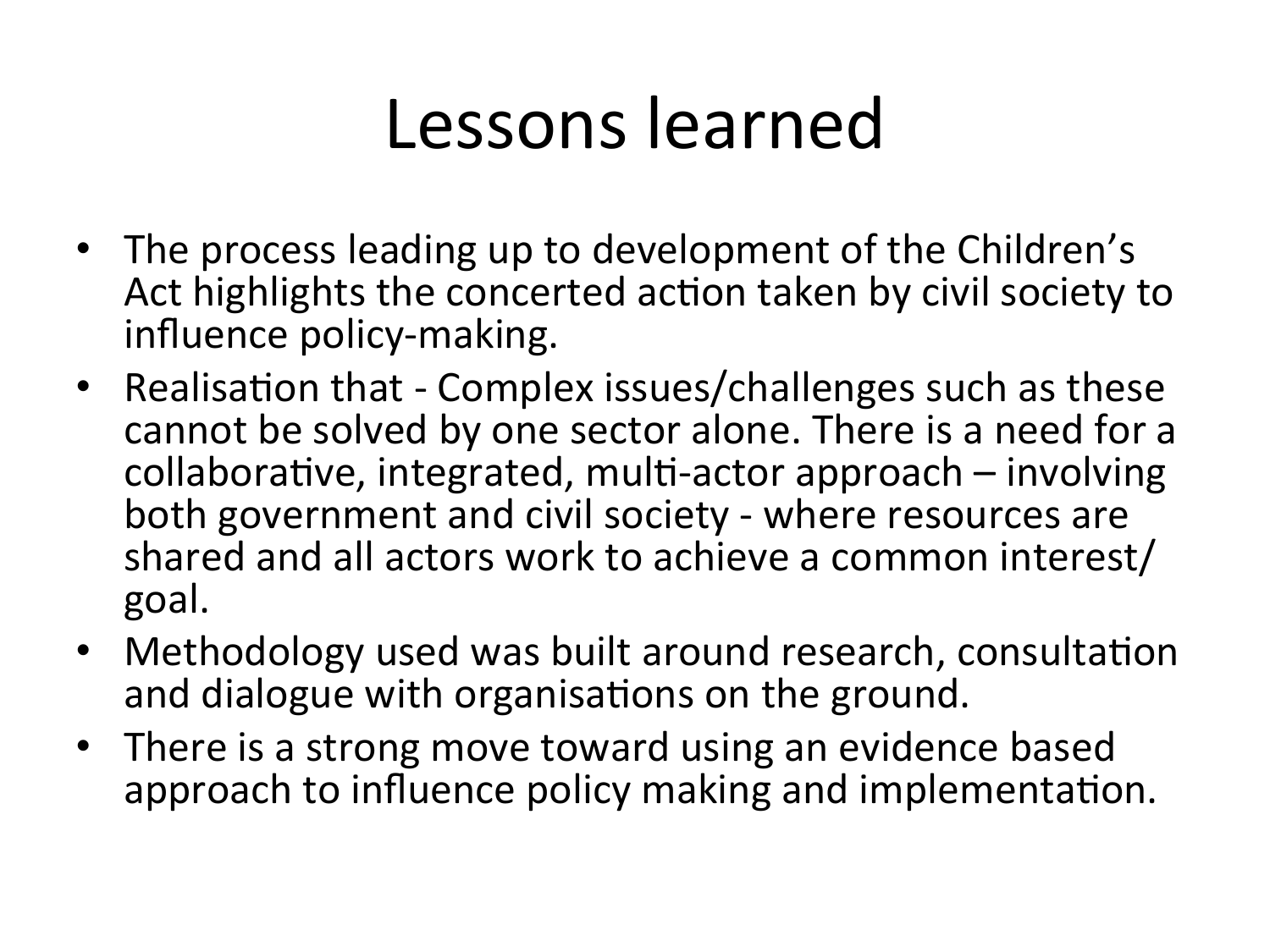# What Works?

- 1) Relationships Matter Advocacy helped when strong alliances with legislatures formed.
- Building strategic partnerships with individual decision makers in both parliamentary bodies and with government representatives
- 2) Communication is fundamental open communication and sharing of knowledge and information.
- Access to information through dissemination: Without information people may be excluded.
- To make information accessible may need to be simplified or provided in an understandable manner. Workshops also help to pass on information as do briefings and the distribution of fact sheets.
- 3) Children matter children's voices should be heard and respected. Children should be consulted on issues that affect them.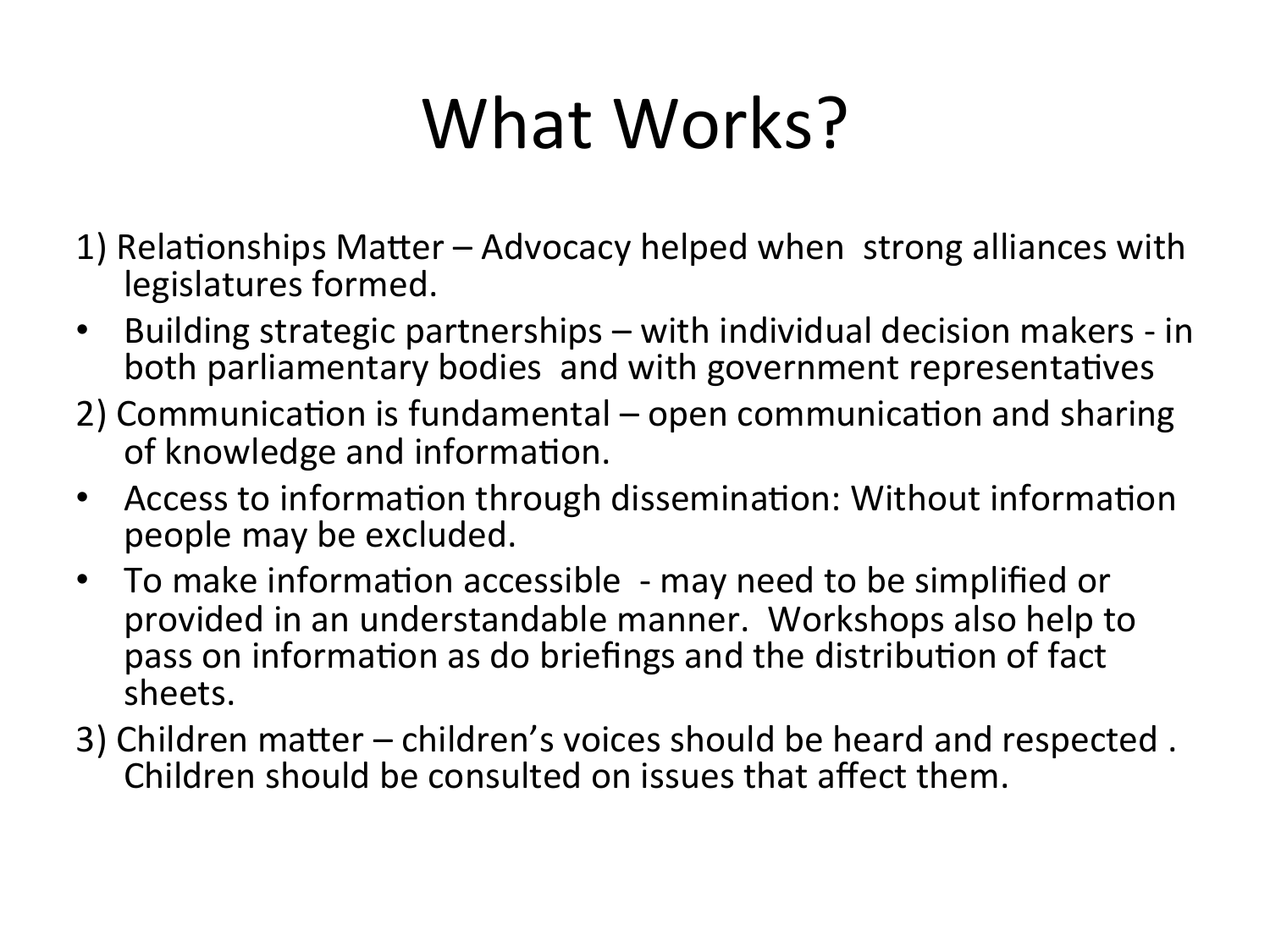# In Conclusion

- Through civil society, and the organisations within it  $-$ NGOs, CBOs and FBOs - and the private sector there are channels through which people are able to participate in the political and social life of their society.
- In this way they are able to demand and advocate for children's rights as can children themselves.
- Engagement can take place at local, provincial and national level with government and can provide effective and efficient services that extend government capacity through partnerships and networks.